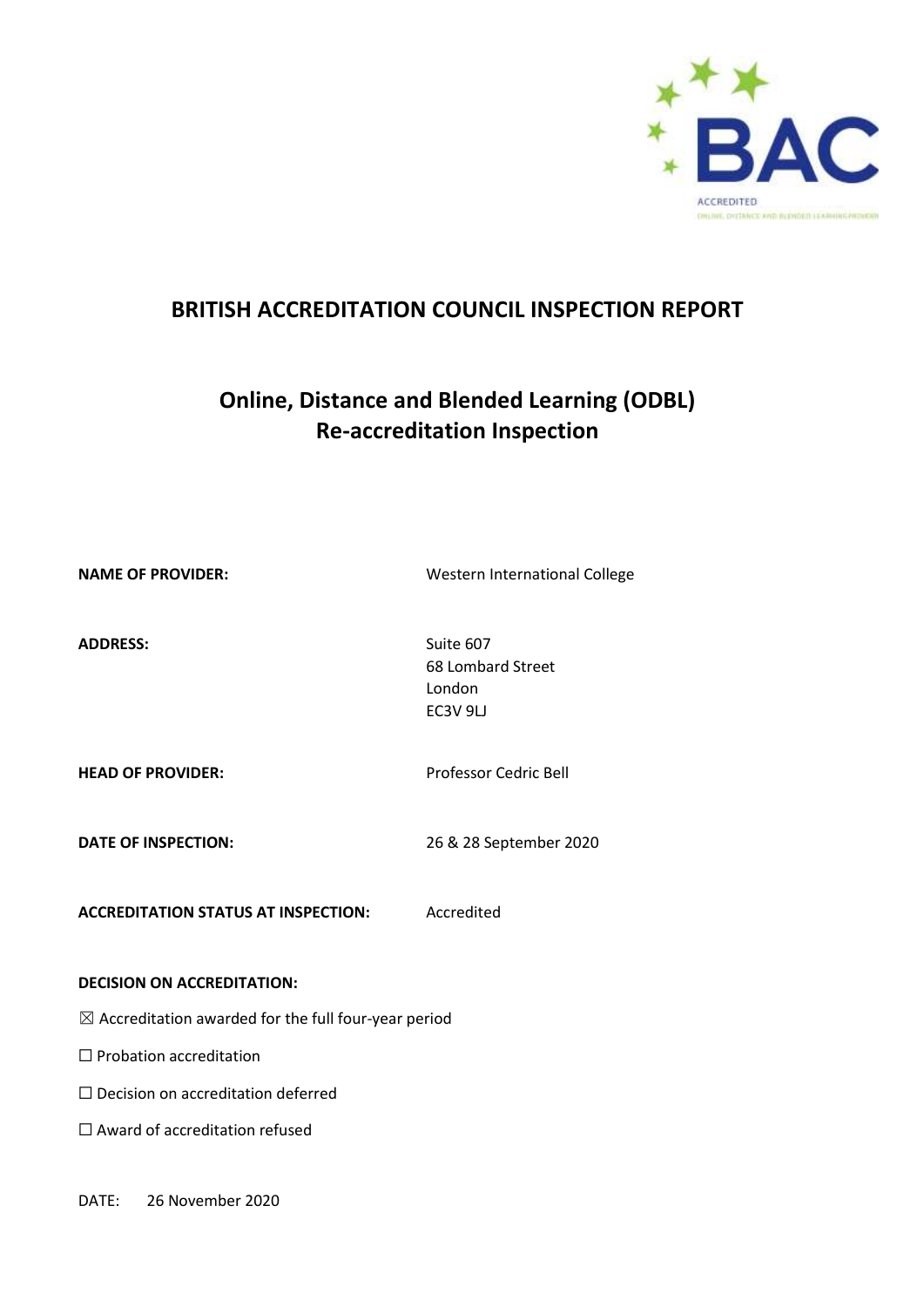#### **1. Background to the provider**

Western International College Limited (WINC/the Provider) is a privately owned educational provider that offers a range of online courses. The Provider was established in London in May 2016 and is part of the Knowledgucate Group, which has been operating in the United Arab Emirates (UAE) since 2008. However, the scope of the inspection and BAC accreditation is limited to United Kingdom (UK) based provision only.

The Provider aims to help its learners gain world-respected qualifications and to enrich their lives in a variety of disciplines, including business management and accounting. The Provider targets markets worldwide, drawing learners primarily from the Middle East and North Africa (MENA) region and Indian subcontinent.

The Chief Executive Officer (CEO), who is based in the UAE, is the sole proprietor. The day-to-day management of the Provider in London is delegated to the Director/Acting Principal, who reports directly to the CEO. A Vice-Principal manages operational matters and is supported by a Senior Administrator and the Business Operations Manager. Tutors and learner support staff are located in countries around the world where substantial learner numbers are present; including the United Kingdom, France and Greece.

The Provider moved to its current location in London in February 2020 after taking the strategic decision to focus its efforts on online learning only, rather than face-to-face delivery. The current office is within a shared block of serviced offices. The Provider has an office for four staff members and there is bookable space in the building for larger meetings. There are good transport links. The premises are not used by learners or tutors.

#### **2. Brief description of the current provision**

The Provider offers courses in business management and accounting ranging from Level 4 to Level 7. These are accredited by Awards for Training and Higher Education (ATHE). Accreditation was awarded in October 2016 and the programmes offered are all independent, self-study courses, with remote tutor support. ATHE supplies all summative assessments for these programmes.

The Provider's partner institution, Western International College UAE, has been accredited to run University of Bolton courses since 2008 as well as online courses since 2017. Since September 2019, the Provider has been included in this accreditation and currently offers a Bachelor of Science Honours (BSc Hons) degree, a Business Management top-up degree (BSc Hons), a Master of Business Administration (MBA) top-up degree, and a Master of Science (MSc) in Accountancy and Financial Management top-up degree.

The courses offered in conjunction with the University of Bolton are exclusively online, via live synchronous delivery. Each of the top-up courses is delivered over two semesters and has three intakes a year in September, January and May. Each semester lasts for an average of 15 weeks and constitutes 10 to 12 weeks of teaching, feedback and assessment submission. The programmes are contracted under franchised delivery, with all assessment methods, programme specifications and module specifications written by the University of Bolton.

Learners under 18 years of age are not accepted onto any of the Provider's courses. All courses are online or distance learning, with no provision for face-to-face delivery.

At the time of the inspection, there were 75 learners enrolled. The majority are male. All learners are aged over 18 years and come from a wide range of countries. Learners are enrolled continuously throughout the year. Detailed entry requirements are set for each course.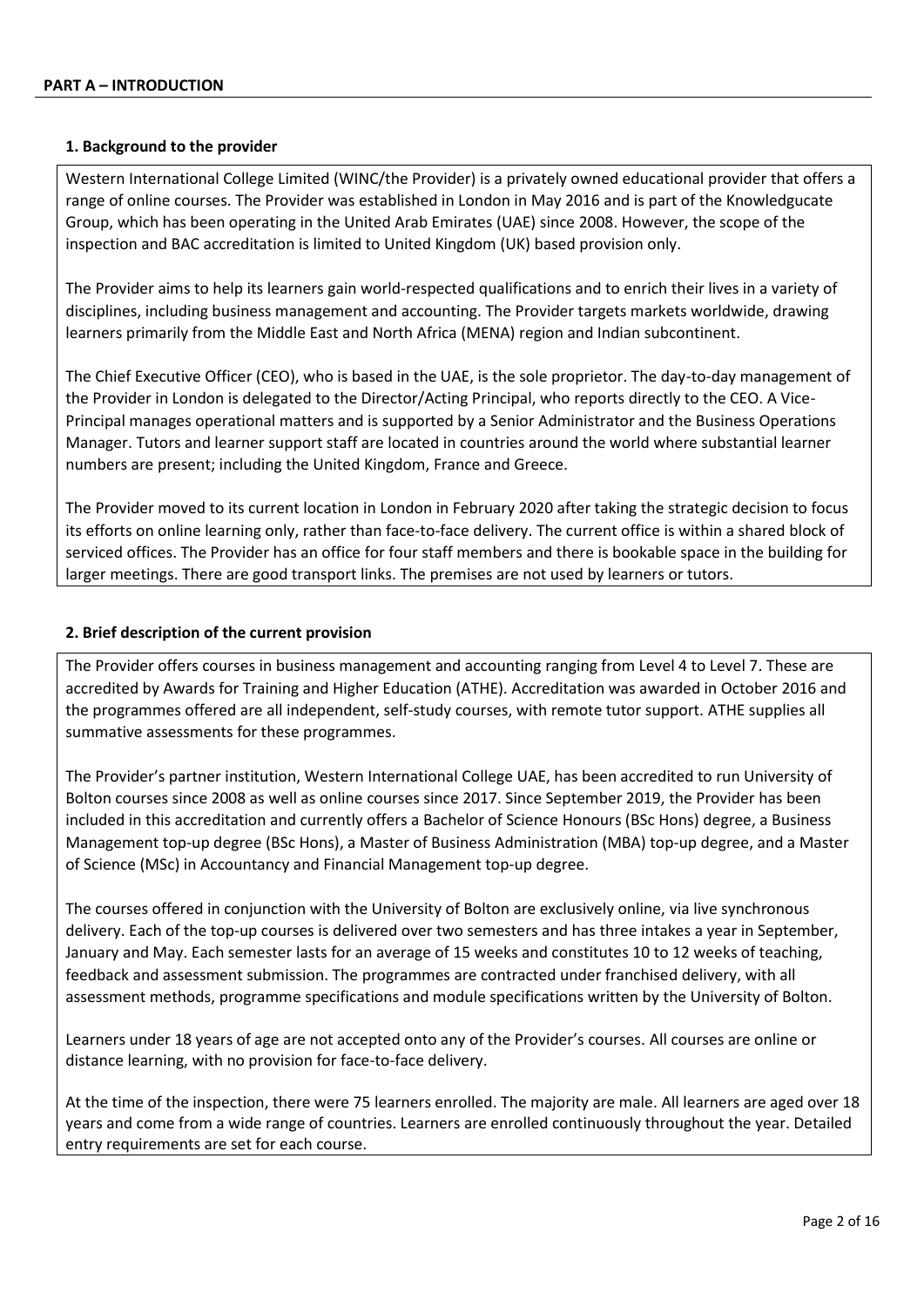#### **3. Inspection process**

l,

The inspection was carried out over two days by one inspector making use of remote online communication methods. The inspector carried out discussions with the Director/Acting Principal, the Vice-Principal and the staff members responsible for student support and administration. Meetings with tutors and two groups of learners were also held. Online classes and an online tutorial were observed.

A wide range of documentation was also scrutinised. A meeting with the Senior Partnerships Manager from the University of Bolton, who is responsible for monitoring the quality of the Provider's franchised qualifications, also took place.

The Provider was very well prepared for the inspection and gave full co-operation to the inspector.

| 4. Inspection history     |                  |  |
|---------------------------|------------------|--|
| Inspection type<br>Date   |                  |  |
| <b>Full Accreditation</b> | 13 January 2017  |  |
| Interim                   | 12 July 2018     |  |
| Supplementary             | 13 November 2018 |  |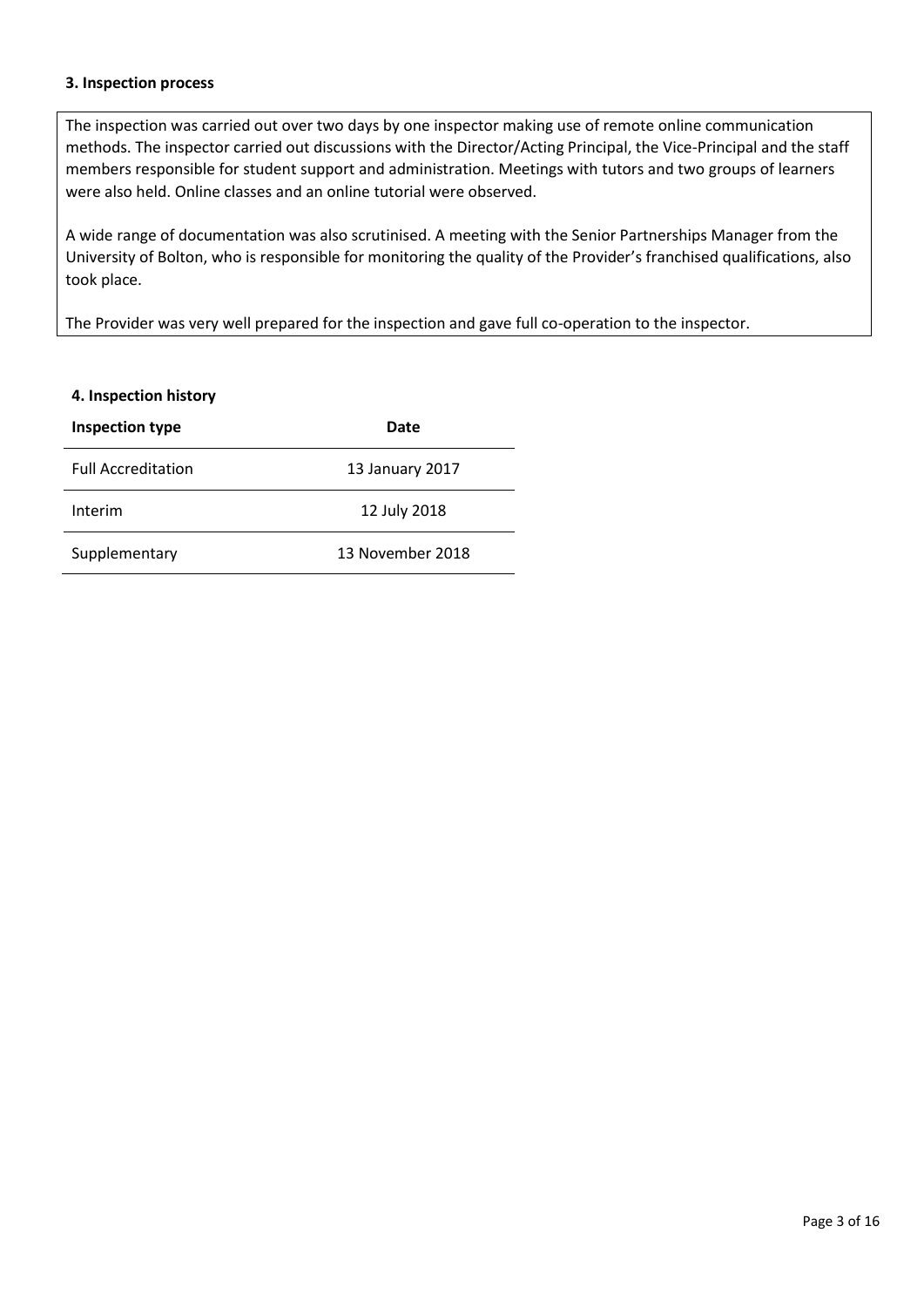#### **PART B – JUDGEMENTS AND EVIDENCE**

*The following judgements and comments are based upon evidence seen by the inspector during the inspection and from documentation provided by the provider.*

#### **INSPECTION AREA – MANAGEMENT, STAFFING AND ADMINISTRATION**

#### **1. The provider is effectively managed**

| 1.1 | The management structure is clearly defined, documented and understood, including<br>the role and extent of authority of any owners, trustees or governing body.                                            | ⊠ Yes<br>No.           |
|-----|-------------------------------------------------------------------------------------------------------------------------------------------------------------------------------------------------------------|------------------------|
| 1.2 | The head of the provider and other senior managers are suitably qualified and/or<br>experienced, understand their specific responsibilities and are effective in carrying them<br>out.                      | $\boxtimes$ Yes<br>No. |
| 1.3 | There are clear channels of communication between the management and others<br>working for the organisation, including those working remotely.                                                              | 冈 Yes<br>No.           |
| 1.4 | The provider has a written statement of its mission and goals which effectively guides its<br>activities that is communicated to all stakeholders and is effectively implemented and<br>regularly reviewed. | 冈 Yes<br>No.<br>$\Box$ |
| 1.5 | The provider has a written risk management strategy that includes financial planning and<br>data breaches and is effectively implemented and regularly reviewed.                                            | ⊠<br>N٥<br>Yes         |

#### **This standard is judged to be: Ⅳexternally Metally Metally Metally Metally Metally Metally Metally Metally Metally Metally Metally Metally Metally Metally Metally Metally Metally Metally Metally Metally Metally Metally**

| ସ Met<br>$\Box$ Partially Met | $\Box$ Not Met |
|-------------------------------|----------------|
|-------------------------------|----------------|

#### **Comments**

The Provider is very well managed. A clear management structure, with well-defined and documented roles and responsibilities, is in place and fully understood by staff. The structure is appropriate for the size of the Provider and ensures that the organisation is well run and that the quality of education and the welfare of learners are secure.

Senior managers are very well qualified, highly experienced in the education sector and fully understand their areas of responsibility. They are very effective in carrying out all aspects of their role and work very well together for the benefit of the learners.

Communication between managers and the rest of the Provider's staff is good and includes a wide range of effective electronic methods so that those working remotely have easy access to managers and other relevant staff. Regular scheduled meetings are held where senior managers inform staff of any change in strategic direction and any operational issues. The meetings provide an opportunity for staff to raise any concerns that they might have.

A detailed written statement of the Provider's mission and goals is in place. It is successful in providing clear educational direction and ensuring that staff discharge their responsibilities in accordance with the aims of the Provider. As a result, a culture of caring for learners is successfully embedded throughout the whole organisation and this ensures that all decisions and actions take good account of the learner experience and meeting learners' needs.

An appropriate written risk management strategy, covering financial planning and data breaches, is in place and is effectively implemented. The strategy is regularly reviewed and is effective in ensuring that appropriate action is taken with regard to course development and learner welfare and in dealing with any potential data breaches.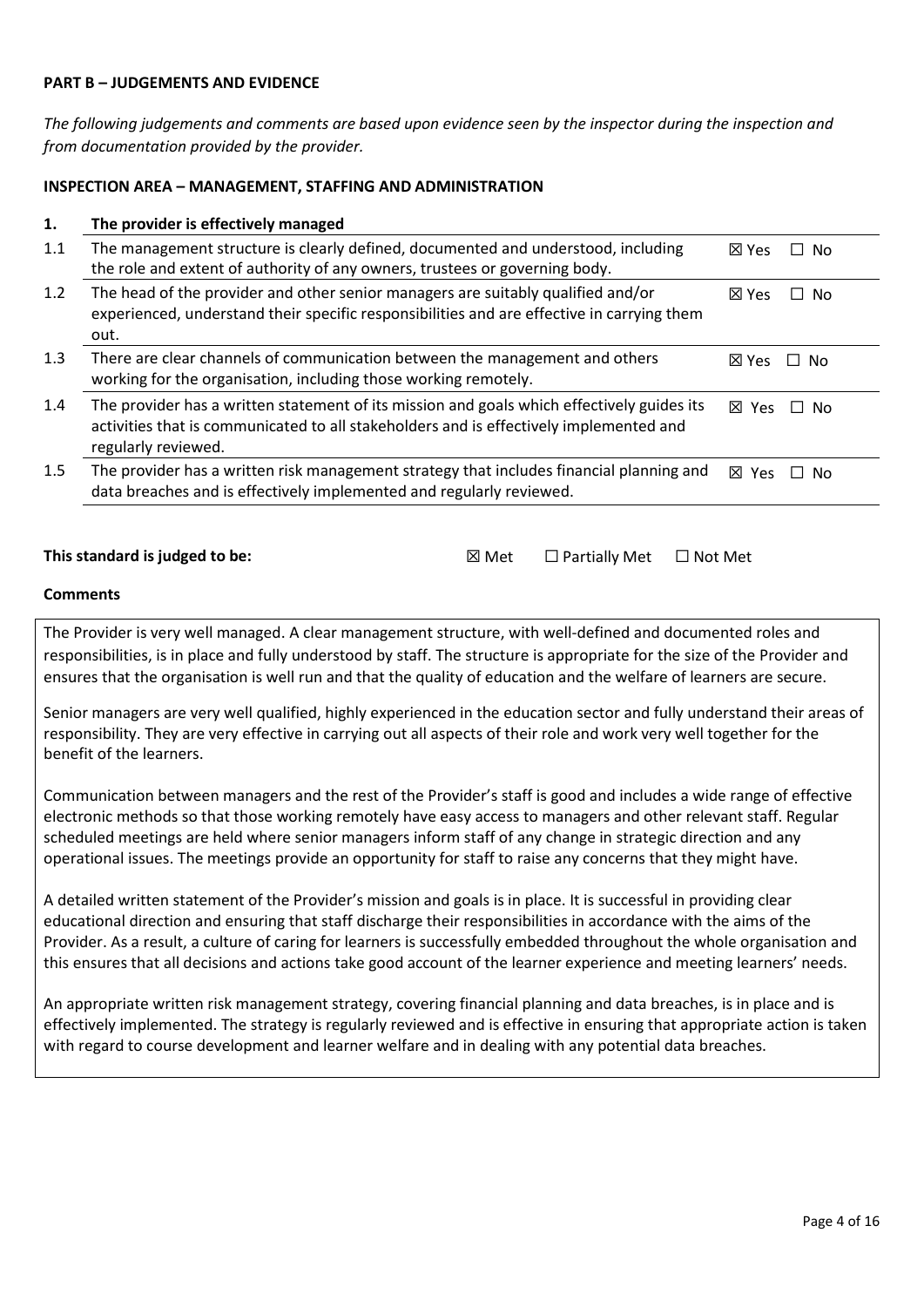| 2.  | The administration of online, distance and blended learning is effective                                                                                                           |                |           |
|-----|------------------------------------------------------------------------------------------------------------------------------------------------------------------------------------|----------------|-----------|
| 2.1 | Administrators are suitably qualified and/or experienced, understand their specific<br>responsibilities and duties and are effective in carrying them out.                         | ⊠ Yes          | $\Box$ No |
| 2.2 | The size of the administrative team is sufficient to ensure the effective day-to-day<br>running of the provider.                                                                   | ⊠ Yes          | $\Box$ No |
| 2.3 | The administrative support available to the management and learners is clearly<br>defined, documented and understood.                                                              | ⊠<br>Yes       | □ No      |
| 2.4 | Administrative policies, procedures and systems are up-to-date, thorough, well-<br>documented and effectively disseminated across the provider.                                    | ⊠ Yes          | □ No      |
| 2.5 | The working environment is fit for purpose and suitably resourced for the effective<br>administration of the provider.                                                             | ⊠ Yes          | $\Box$ No |
| 2.6 | Data collection and collation systems are effective in supporting the administration<br>of the provider, including the logging and monitoring of tutor and student<br>interaction. | ⊠ Yes          | $\Box$ No |
| 2.7 | Learner and tutors' personal records are sufficient detailed and regularly updated.                                                                                                | ⊠ Yes          | $\Box$ No |
| 2.8 | The provider has a robust security system and policies in place for protecting the<br>data of its learners and tutors.                                                             | ⊠ Yes          | $\Box$ No |
|     | This standard is judged to be:<br>$\boxtimes$ Met<br>$\Box$ Partially Met                                                                                                          | $\Box$ Not Met |           |

Administrative support is effective. The administrative team is appropriate in number to meet the needs of the Provider and provides a wide range of well-defined and documented support to managers and learners.

Administrators are suitably qualified and experienced and have appropriate formal job descriptions. The provision for administrators, in a suitably resourced serviced office building, meets the current needs of the Provider. As a result, the members of the administrative team understand and carry out their roles and responsibilities well. They are effective in supporting the day-to-day running of the Provider.

A comprehensive range of administrative policies, procedures and systems are in place and consistently implemented, updated and shared with staff and learners. Systems for the collection of data and its collation are well developed and support the administration of the Provider effectively. Systems for the logging and monitoring of tutor and learner interaction are well developed and effective.

Detailed personal records for learners and tutors are maintained and regularly updated. Appropriate policies and security systems ensure that learner and tutor information and data are well protected. These are regularly reviewed by senior managers.

#### **3. The provider employs appropriate staff**

| 3.1 | There are appropriate policies and effective procedures for the recruitment of suitably<br>qualified and experienced staff that include for self-employed staff a signed<br>performance service level agreement. | 冈 Yes           | ∩ No |
|-----|------------------------------------------------------------------------------------------------------------------------------------------------------------------------------------------------------------------|-----------------|------|
| 3.2 | Appropriate checks, including experience and qualifications, are carried out before<br>recruitment and accurate records are maintained.                                                                          | 冈 Yes           | ∩ No |
| 3.3 | The provider has a robust tutor recruitment system that includes a face-to-face<br>interview using a suitable online communication platform.                                                                     | ⊠<br><b>Yes</b> | ∩ No |
| 3.4 | There is an effective system for regularly reviewing the performance of all staff that<br>incorporates regular monitoring of tutors' feedback to learners.                                                       | 冈 Yes           | ⊟ No |
| 3.5 | All staff are appropriately supported in their continuing professional development.                                                                                                                              | $\boxtimes$ Yes | No.  |

**This standard is judged to be:** ☒ Met ☐ Partially Met ☐ Not Met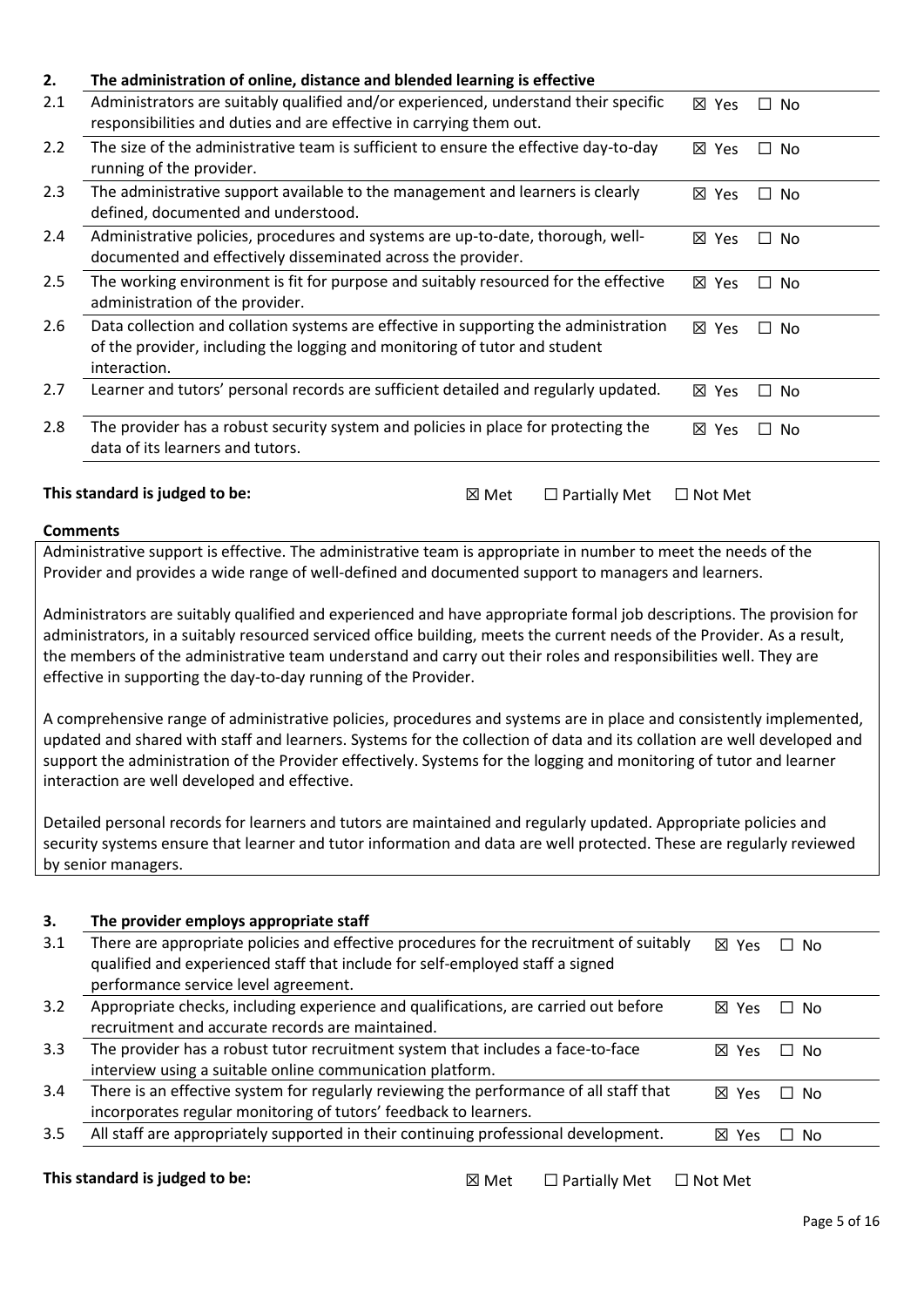Well-qualified and experienced staff are secured through an appropriate staff recruitment policy, including a signed performance service level agreement for those staff that are self-employed. Recruitment procedures are robust and include an appropriate online interview for teaching staff. All required recruitment checks are carried out in a timely manner and are appropriately recorded.

The process to validate references and qualifications is secure and an appropriate central record is maintained and monitored by senior staff. The recruitment of all teaching staff, who deliver the Provider's University of Bolton courses, is subject to agreement by the University.

An appropriate system for regularly reviewing the performance of staff is in place and includes a detailed assessment template to be completed at the time of the appraisal. Reviews identify any issues that may be of concern to the Provider or raised by the learners, including the quality of tutors' feedback to learners. However, the system is not effectively planned and as a result, not all staff have received a review of performance.

Staff are supported in their Continuing Professional Development (CPD) through the internal circulation of webinars or internal training from partners and awarding institutions. A small number of teaching staff are also supported to achieve their Doctor of Philosophy (PhD) qualification through an arrangement with the University of Bolton.

#### **4. Publicity material gives a comprehensive, up-to-date and accurate description of the online, distance and blended learning offered**

| 4.1             | Text and images used in publicity materials provide an accurate depiction of the                                                                                                                                                                                                                                                       |       |                      | ⊠ Yes          | $\Box$ No    |
|-----------------|----------------------------------------------------------------------------------------------------------------------------------------------------------------------------------------------------------------------------------------------------------------------------------------------------------------------------------------|-------|----------------------|----------------|--------------|
|                 | provider's facilities and the range and nature of the resources and services offered,                                                                                                                                                                                                                                                  |       |                      |                |              |
|                 | including, where appropriate, location and administrative premises.                                                                                                                                                                                                                                                                    |       |                      |                |              |
| 4.2             | Information on programmes is comprehensive and accurate.                                                                                                                                                                                                                                                                               |       |                      | ⊠ Yes          | No<br>$\Box$ |
| 4.3             | The provider's key policies are accessible through the website.                                                                                                                                                                                                                                                                        |       |                      | ⊠ Yes          | $\Box$ No    |
|                 | This standard is judged to be:                                                                                                                                                                                                                                                                                                         | ⊠ Met | $\Box$ Partially Met | $\Box$ Not Met |              |
| <b>Comments</b> |                                                                                                                                                                                                                                                                                                                                        |       |                      |                |              |
|                 | The website and other publicity material are clear and user friendly. They provide detailed information about the<br>online courses offered by the Provider, how they will be delivered, and all costs involved. As a result, prospective<br>learners are able to access accurate, relevant information to inform their study choices. |       |                      |                |              |
|                 | Text and images used in publicity material are accurate and provide a fair reflection of the range of courses currently<br>on offer, as well as other relevant information about the Provider itself.                                                                                                                                  |       |                      |                |              |
|                 | All relevant key policies are accessible through the Provider's website.                                                                                                                                                                                                                                                               |       |                      |                |              |
|                 |                                                                                                                                                                                                                                                                                                                                        |       |                      |                |              |
| 5.              | The provider has effective systems to monitor its own standards and assess its own performance with a view<br>to continuous improvement                                                                                                                                                                                                |       |                      |                |              |
| 5.1             | There are effective systems for monitoring and periodically reviewing all aspects of the<br>provider's performance.                                                                                                                                                                                                                    |       |                      | ⊠ Yes          | $\Box$ No    |
| 5.2             | The provider has effective mechanisms for obtaining feedback from learners and other                                                                                                                                                                                                                                                   |       |                      | ⊠ Yes          | $\Box$ No    |

stakeholders, such as staff, partner providers and employers, on all aspects of the provider's provision. 5.3 Feedback is obtained, recorded and analysed on a regular basis. <br>
■ Yes □ No 5.4 The feedback is reviewed by the management and appropriate action is taken.  $\boxtimes$  Yes  $\Box$  No 5.5 There is a mechanism for reporting to the learners what the provider has done in response to their feedback. ☒ Yes ☐ No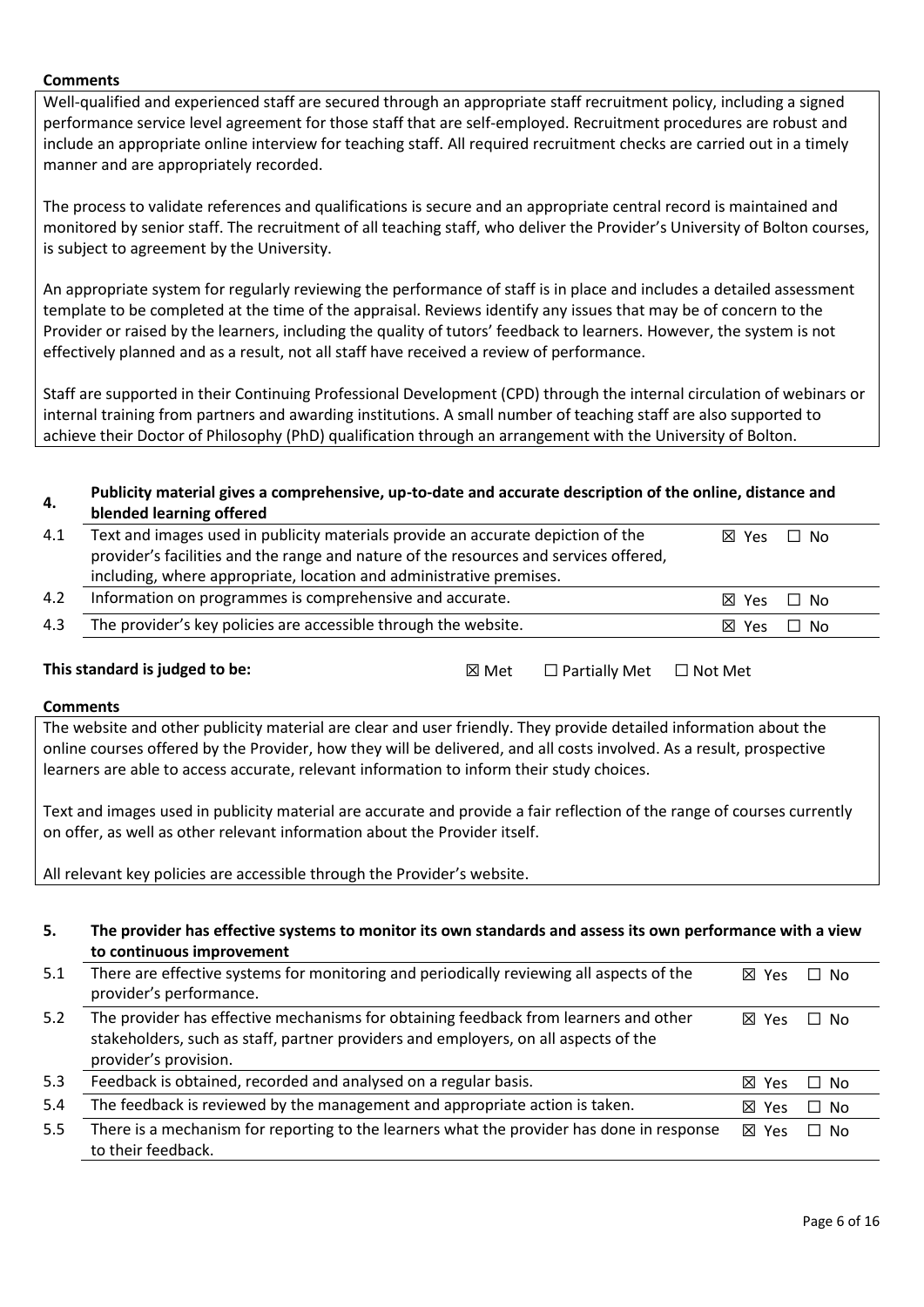| 5.6  | Reports are compiled at least annually, that include the results of the provider's<br>performance reviews, an analysis of relevant data, including learner feedback, and action<br>plans. | <b>X</b> Yes | No.<br>$\perp$ |
|------|-------------------------------------------------------------------------------------------------------------------------------------------------------------------------------------------|--------------|----------------|
| -5.7 | Action plans are implemented and regularly reviewed, with outcomes reported to senior<br>management.                                                                                      | 冈 Yes        | $\Box$ No      |

| This standard is judged to be: | ⊠ Met | $\Box$ Partially Met $\Box$ Not Met $\Box$ NA |  |  |
|--------------------------------|-------|-----------------------------------------------|--|--|
|--------------------------------|-------|-----------------------------------------------|--|--|

**Comments**

Systems for monitoring and reviewing the Provider's performance are good. A comprehensive process of selfassessment and evaluation informs improvement planning effectively and ensures that the necessary resources are in place to meet the changing needs of the Provider. Detailed systems to ensure consistent assessment and the monitoring of learner progress are in place and closely follow awarding body or partnership requirements.

Comprehensive mechanisms for obtaining feedback from learners and other stakeholders are in place. Feedback is gained from learners and staff in a variety of formal and informal ways. It is effectively recorded and analysed on a regular basis. Student and Staff Liaison Committees (SSLCs) are held each semester and all learners are invited to attend and give feedback on the programme to date, normally six weeks into the term.

Each learner is sent a student satisfaction questionnaire at the end of each module that asks about the module content, resources and tutor. The results of these questionnaires feed into a module report, which is written by the tutor detailing their feedback on the module and anything they will change next term. This, together with learners' success rates, is reviewed by senior management, with appropriate action plans put in place to bring about improvement where necessary. Action plans are regularly reviewed by senior managers to ensure that the required actions have been completed successfully.

Actions instigated from learner feedback are shared with learners via an e-mail sent on the Provider's online platform.

#### **INSPECTION AREA – TEACHING, LEARNING AND ASSESSMENT**

| 6.  | Management of the programme is effective                                         |                |                            |
|-----|----------------------------------------------------------------------------------|----------------|----------------------------|
| 6.1 | There is an effective manager or management team with experience of online,      | ⊠ Yes          | <b>No</b><br>$\mathsf{L}$  |
|     | distance and blended learning who have responsibility for programme delivery and |                |                            |
|     | management of the teaching, learning and assessment team.                        |                |                            |
| 6.2 | The allocation of tutors to programmes provides a consistent learning experience | ⊠ Yes          | □ No                       |
|     | and delivery is monitored to ensure consistency.                                 |                |                            |
| 6.3 | Realistic deadlines and schedules, including revision periods, are set and       | ⊠ Yes          | $No \square NA$<br>$\perp$ |
|     | communicated well in advance to learners.                                        |                |                            |
| 6.4 | Delivery methods and programme design ensure that the programme objectives       | ⊠ Yes          | No<br>$\Box$               |
|     | and intended learning outcomes are effectively achieved.                         |                |                            |
| 6.5 | The programmes' content is regularly reviewed and reflects current knowledge and | ⊠ Yes          | No<br>П.                   |
|     | practice.                                                                        |                |                            |
| 6.6 | Programmes are designed in ways that allow learners to develop the knowledge     | ⊠ Yes          | $No \Box NA$<br>$\Box$     |
|     | and skills required for final examinations and/or assessments or that meet the   |                |                            |
|     | needs of the learners and other stakeholders.                                    |                |                            |
| 6.7 | The commissioning of individual course content and materials is managed          | ⊠ Yes          | □ No                       |
|     | effectively and is checked to ensure standardisation across the provision.       |                |                            |
| 6.8 | Learners have appropriate access to staff for academic and/or learning support.  | ⊠ Yes          | No<br>$\Box$               |
|     |                                                                                  |                |                            |
|     | This standard is judged to be:<br>⊠ Met<br>$\Box$ Partially Met                  | $\Box$ Not Met |                            |
|     |                                                                                  |                |                            |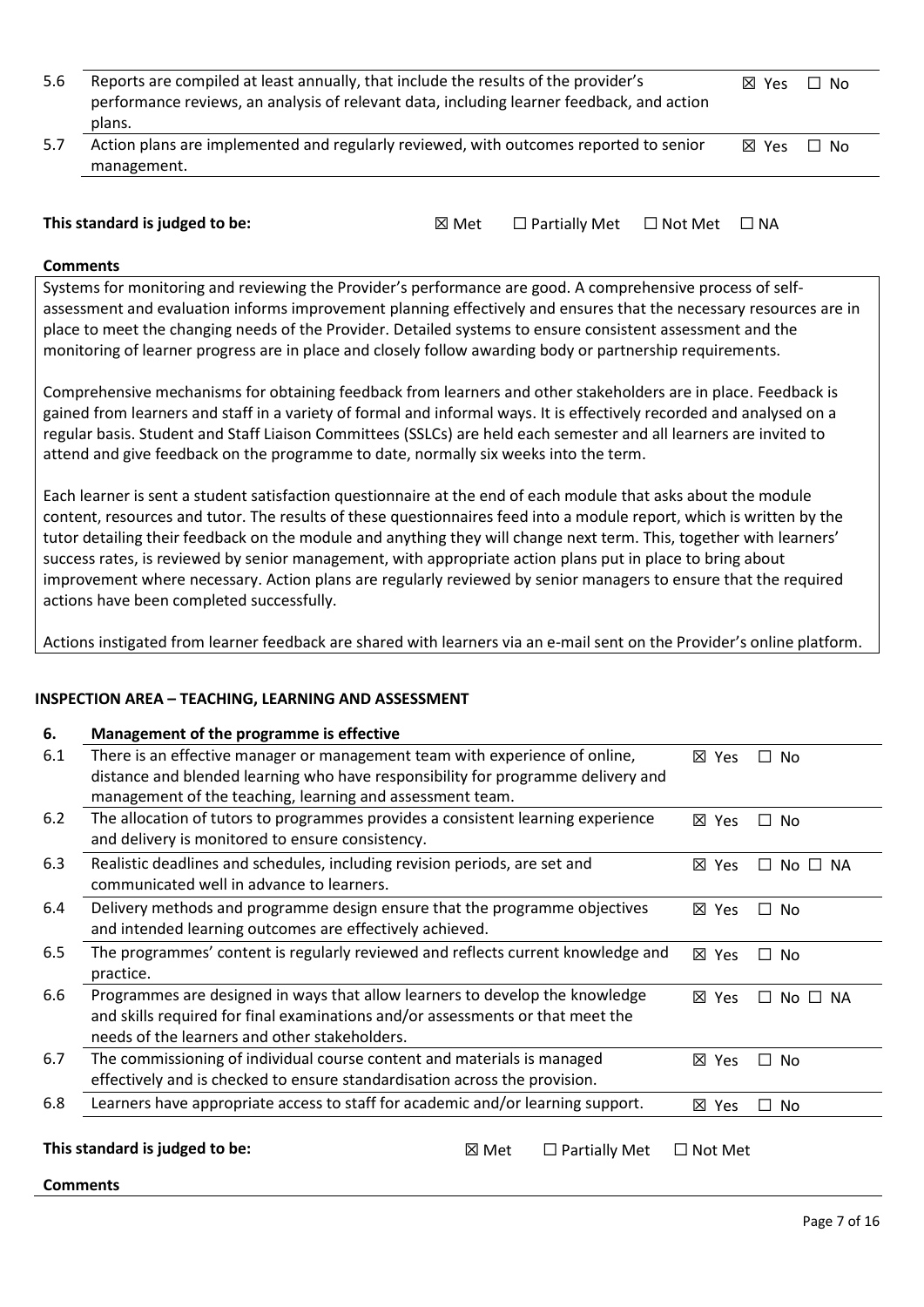Programme management, including oversight of teaching, learning and assessment, is highly effective. The Vice-Principal is well qualified and has appropriate experience of delivering online courses and provides effective oversight of the delivery and development of the curriculum. As a result, course content is regularly reviewed to ensure that it reflects current knowledge and practice well. In addition, all University of Bolton programmes are reviewed under the partnership agreement with the University to ensure that they fully meet the requirements of the qualifications.

The allocation of tutors to courses is effective in providing a consistent learning experience and is regularly monitored by the Provider to ensure consistency across the range of courses. Each module is only delivered by one tutor each semester, with a substitute tutor available to cover for sickness or absence of the assigned tutor.

The communication of assessment deadlines to learners is good. Dates of assessment and revision periods are clearly marked on each course academic calendar, which is agreed with the awarding institution before the start of the academic year. Learners are made aware of their deadlines though the module guides that are available at the start of the term. The module guide also includes full assessment details.

Delivery and assessment strategies are clearly linked to the achievement of defined learning outcomes. The programmes are designed by the awarding organisation, with the delivery content being created locally. All delivery methods are online and make effective use of virtual classroom software and resource portals. The software replicates the classroom environment, including whiteboards, break-out rooms, quizzes and provision for class discussions. Learners on University of Bolton courses are further supported by access to the University library and study skills support.

Learners have appropriate access to staff for academic and learning support. Learners can quickly contact staff formally or informally through the Provider's online communication platforms. Learners use these platforms regularly for formal guidance and informal questions.

#### **7. Tutors have an appropriate level of subject knowledge and pedagogic skill relevant to online, distance and blended learning**

| 7.1 | Tutors are appropriately qualified and/or experienced.                                                                                                      | <b>X</b> Yes    | - No |
|-----|-------------------------------------------------------------------------------------------------------------------------------------------------------------|-----------------|------|
| 7.2 | Tutors demonstrate an understanding of the challenges and demands of online, distance<br>and blended learning.                                              | $\boxtimes$ Yes | ∩ No |
| 7.3 | Tutors have an appropriate level of subject knowledge, pedagogic and communication<br>skills that allows them to deliver the programmes effectively.        | <b>X</b> Yes    | Π No |
| 7.4 | Tutors are appropriately trained with respect to provider policies, learner needs, teaching<br>and instructional approaches, and the use of the technology. | $\boxtimes$ Yes | ∩ No |

### **This standard is judged to be:**

| ⊠ Met | $\Box$ Partially Met | $\Box$ Not Met |
|-------|----------------------|----------------|

## **Comments**

Tutors are very well qualified, have good subject knowledge and are highly experienced in the delivery of online courses. They have a good understanding of the special challenges and demands of online learning and have welldeveloped communication and technology skills to enable them to deliver their programme of study successfully.

Tutors are fully aware of, and follow, the Provider's policies in relation to teaching methods and the development and use of learning materials. They adapt teaching materials and methods appropriately to meet their learners' needs. Tutors are highly skilled at keeping students focused on their work and their enthusiasm for their subject often inspires and motivates students to greater efforts.

# **8. Tutors respond to the individual learning needs of learners**

8.1 The academic and/or professional backgrounds and particular support needs of learners are taken into account in the planning, design and delivery of the ☒ Yes ☐ No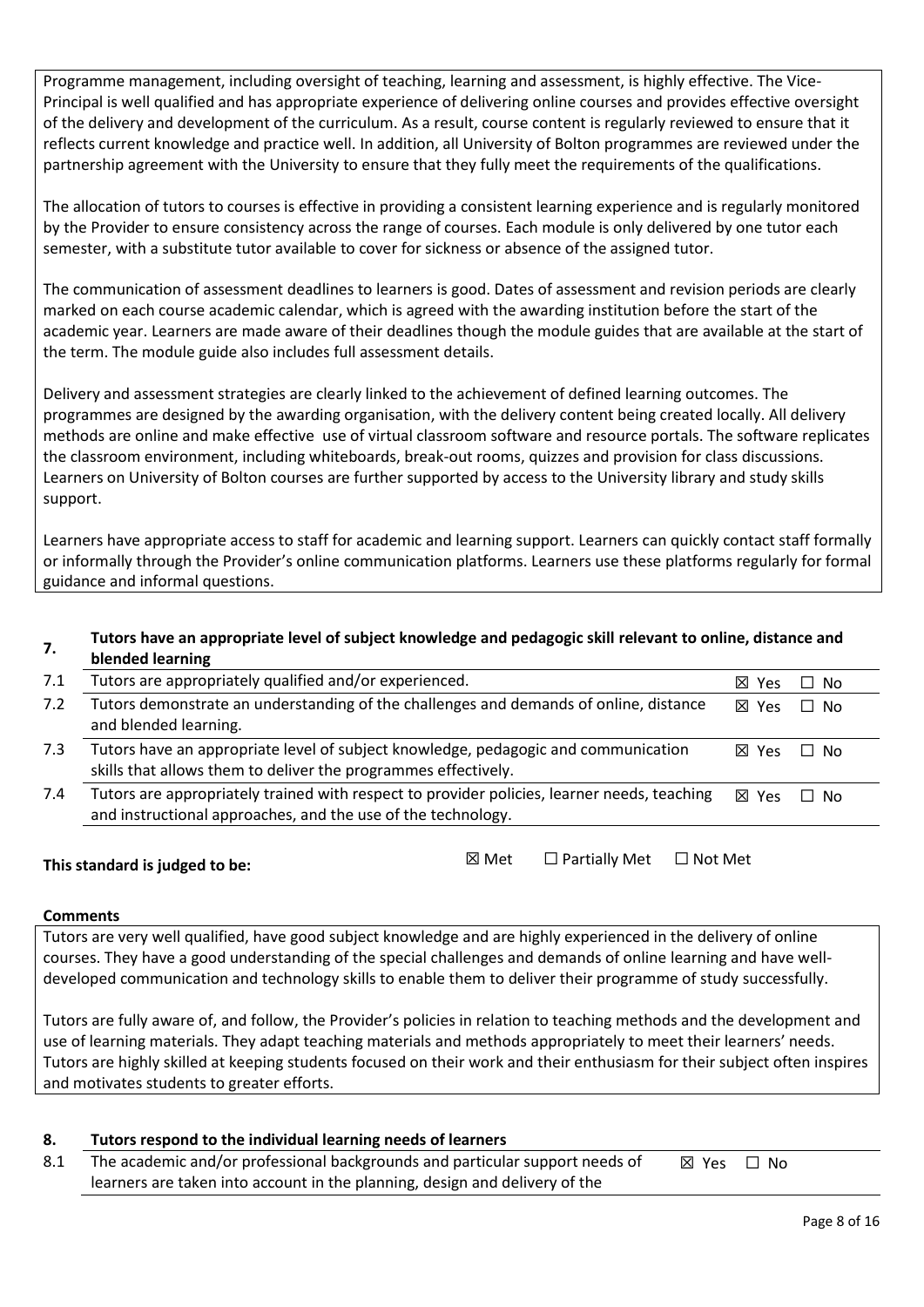programmes.

| 8.2 | Learners are encouraged and enabled to develop independent learning skills. | ⊠ Yes □ No |  |
|-----|-----------------------------------------------------------------------------|------------|--|
| 8.3 | Tutors employ effective strategies to check learners' understanding of      | ⊠ Yes □ No |  |
|     | concepts and programme content.                                             |            |  |

**This standard is judged to be:** ☒ Met ☐ Partially Met ☐ Not Met

#### **Comments**

The planning, design and delivery of the Provider's programmes are effective. Planning is detailed and takes into account the needs and backgrounds of learners. Tasks within lessons are designed to meet their varying abilities. The high expectations of tutors ensure that all learners are consistently challenged and well supported to meet their learning goals. As a result, tutors are successful in adapting lessons to meet individual learning needs and in challenging their learners effectively.

#### **9. Learners receive appropriate assessment and feedback on their performance and progress, which are effectively monitored**

| 9.1  | Programmes include a schedule of assessments, the procedures and criteria for<br>which are available in writing and are provided in advance to learners and tutors.                                                      | $\boxtimes$ Yes $\Box$ No $\Box$ NA          |
|------|--------------------------------------------------------------------------------------------------------------------------------------------------------------------------------------------------------------------------|----------------------------------------------|
| 9.2  | Assessments maintain an appropriate focus on assessment criteria and the<br>achievement of the intended learning outcomes.                                                                                               | $\boxtimes$ Yes $\Box$ No $\Box$ NA          |
| 9.3  | Ongoing assessments appropriately reflect the content and standards of any final<br>assessments.                                                                                                                         | $\boxtimes$ Yes $\Box$ No $\Box$ NA          |
| 9.4  | Learner assessment is guided by grading policies that are consistent and well-<br>communicated with a robust, fair and effective marking system that ensures<br>assessments are returned to learners in a timely manner. | $\boxtimes$ Yes $\Box$ No $\Box$ NA          |
| 9.5  | Progress and assessment outcomes are monitored to enable the identification of<br>learners who are not making satisfactory progress and timely interventions take<br>place if required.                                  | $\boxtimes$ Yes $\Box$ No $\Box$ NA          |
| 9.6  | Feedback is given to individual learners on a regular basis, tailored to meet their<br>specific needs and constructive in its nature and delivery.                                                                       | ⊠ Yes<br>$\Box$ No                           |
| 9.7  | Learners are made aware of how their progress relates to their target level of<br>achievement.                                                                                                                           | ⊠ Yes<br>$\Box$ No $\Box$ NA                 |
| 9.8  | Timely advice and guidance on alternative programmes are provided to learners<br>who are judged to be making insufficient progress.                                                                                      | ⊠ Yes<br>$\Box$ No $\Box$ NA                 |
| 9.9  | The provider takes effective steps to identify and discourage cheating and<br>plagiarism and takes effective action.                                                                                                     | $\boxtimes$ Yes<br>$No \square NA$<br>$\Box$ |
| 9.10 | Tutor and learner assessment submissions are monitored and appropriate action<br>is taken if the timeliness of these falls below expectations.                                                                           | ⊠<br>No<br>Yes<br>$\Box$                     |
|      |                                                                                                                                                                                                                          |                                              |

#### This standard is judged to be: **Ⅳext Met ICALLY** Met **Not Met Not Met Not Met Not Met 2**

| ⊠ Met | $\Box$ Partially Met | $\Box$ Not Met |
|-------|----------------------|----------------|
|       |                      |                |

#### **Comments**

Learner assessment, and feedback on their performance and progress, are highly developed and effectively monitored. Learners on ATHE programmes are provided with a schedule of deadlines, together with procedures and criteria for assessment at the beginning of their course. For University of Bolton learners, the deadlines are detailed in the academic calendar, with the assessment requirements and specific deadlines communicated in both the online class and through the module guides, which are released at the start of the semester.

The provision for learner assessments is well developed and maintains a clear focus on covering the set assessment criteria and the achievement of the intended learning outcomes. For ATHE programmes, there are regular formative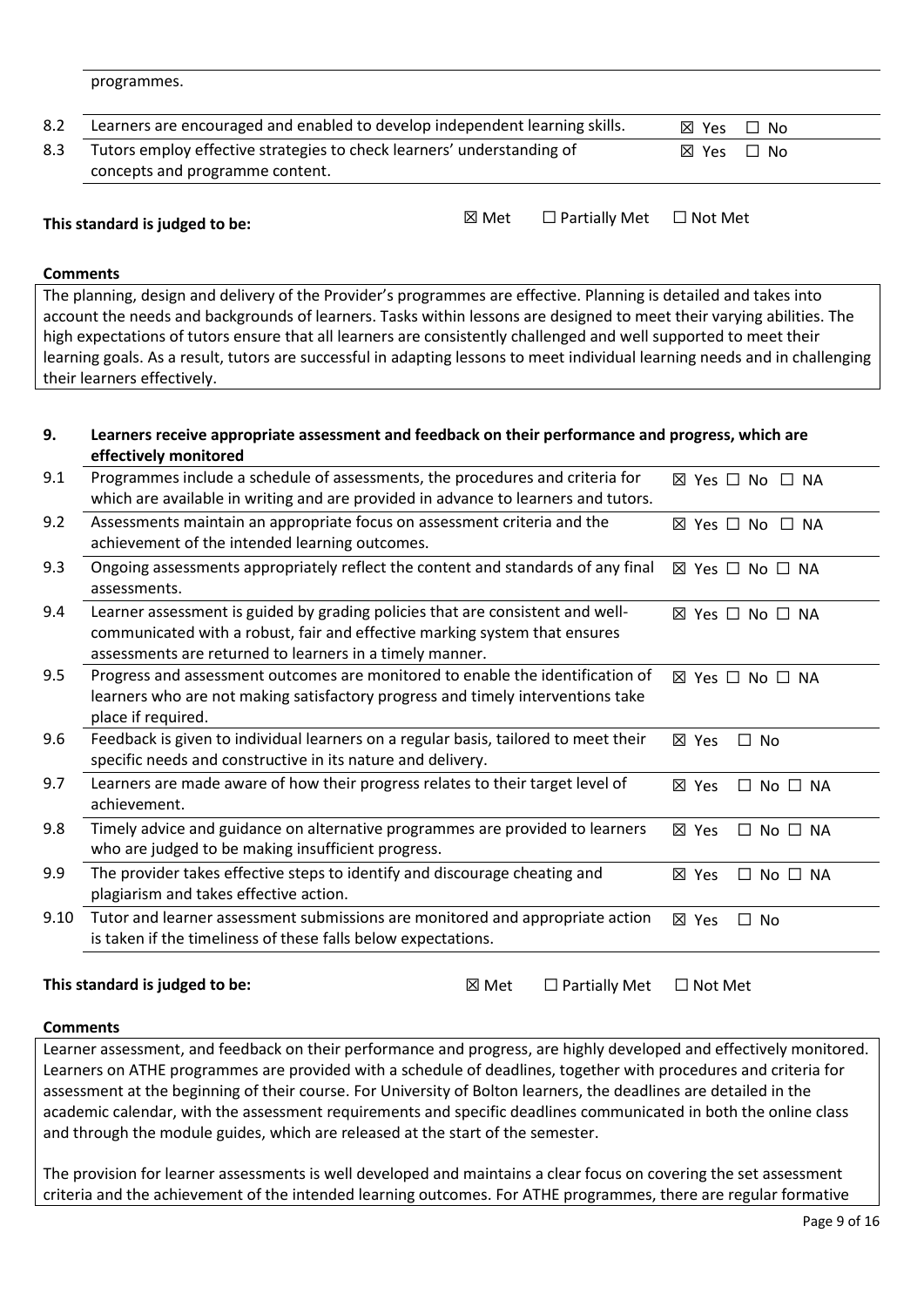assessments that clearly indicate the learning outcomes that are being measured and how they correspond to the final assessment submission. At the end of each module, this is cross-referenced to remind the learner of the sections related to each learning outcome and assessment requirements. For University of Bolton courses, the assessments are all final assessments, although the learners are given the briefs at the start of the module, with the class content linked to individual learning outcomes.

Learner assessment is regular and thorough. It accurately identifies strengths and weaknesses in the learners' progress and highlights areas for improvement. Feedback to learners is positive, encouraging and accurate. It clearly identifies areas for improvement. Grading policies are consistent and well communicated to learners. They are clear and fair and include an appropriate marking scheme. All work is marked within two weeks and moderated, at which point learners can receive feedback as to their performance and an indicative grade. Learner grades are only released after ratification by the Examination Board or upon external confirmation by the awarding organisation.

Comprehensive arrangements for monitoring learner progress are in place. The progress of each learner is very carefully tracked, allowing managers, tutors and learners themselves to monitor their progress effectively. Tutorials are held regularly and support learners effectively to review their progress against set targets. Appropriate advice and guidance are provided to learners who are judged to be making insufficient progress, including relevant financial costs or other study options if the learner cannot complete the programme.

Appropriate policies and procedures are effective in identifying and discouraging cheating and plagiarism. All assessments are submitted electronically and specialist computer software is used to check the authenticity of the content, with the Provider taking effective action where necessary.

### **10. The provider offers courses leading to accredited awards granted by recognised awarding bodies**

| This standard is judged to be:                                                    | $\boxtimes$ Met | $\Box$ Partially Met $\Box$ Not Met $\Box$ NA |  |  |  |  |  |
|-----------------------------------------------------------------------------------|-----------------|-----------------------------------------------|--|--|--|--|--|
| <b>Comments</b>                                                                   |                 |                                               |  |  |  |  |  |
| All courses offered by the Provider are accredited by recognised awarding bodies. |                 |                                               |  |  |  |  |  |

# **11. There is a clear rationale for programmes leading to unaccredited or internal awards**

| 11.1                           | There is a clear statement of the level claimed relative to the relevant national  |            |                      | Yes                                                      |  |
|--------------------------------|------------------------------------------------------------------------------------|------------|----------------------|----------------------------------------------------------|--|
|                                | qualifications framework, for example, the RQF, CQFW or SCQF in the United         |            |                      |                                                          |  |
|                                | Kingdom, and evidence that learners who receive the award meet the stated          |            |                      |                                                          |  |
|                                | requirements for that level.                                                       |            |                      |                                                          |  |
| 11.2                           | There is evidence of the extent to which the awards are accepted for the purposes  |            |                      | $No \ \Box \ NA$<br><b>Yes</b><br>$\Box$<br>$\mathbf{1}$ |  |
|                                | of employment or further study, such as learners' destination data, employer       |            |                      |                                                          |  |
|                                | feedback, student testimonials and success stories and post-course questionnaires. |            |                      |                                                          |  |
| 11.3                           | External moderators are involved in the assessment process.                        |            |                      | $\Box$ NA<br>$\Box$<br>Yes.<br>No.                       |  |
|                                |                                                                                    |            |                      |                                                          |  |
| This standard is judged to be: |                                                                                    | $\Box$ Met | $\Box$ Partially Met | ⊠ NA<br>$\Box$ Not Met                                   |  |
| <b>Comments</b>                |                                                                                    |            |                      |                                                          |  |
|                                |                                                                                    |            |                      |                                                          |  |
|                                |                                                                                    |            |                      |                                                          |  |
|                                |                                                                                    |            |                      |                                                          |  |
|                                |                                                                                    |            |                      |                                                          |  |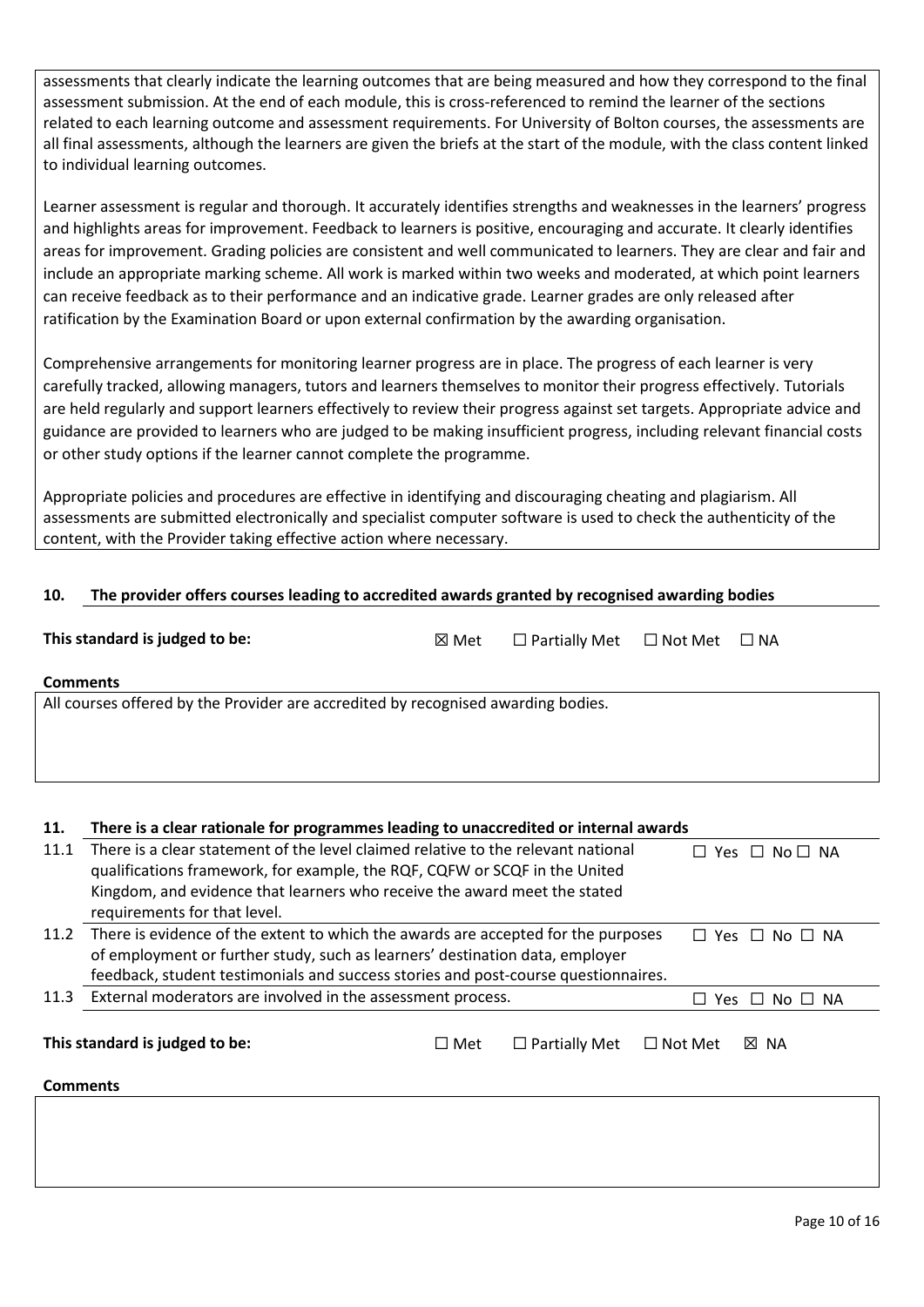| 12.  | There are satisfactory procedures for the administration of examinations and other means of assessment   |  |  |                                     |           |
|------|----------------------------------------------------------------------------------------------------------|--|--|-------------------------------------|-----------|
| 12.1 | The provider complies with the requirements of the relevant awarding bodies in                           |  |  | $\boxtimes$ Yes $\Box$ No $\Box$ NA |           |
|      | terms of assessment security and administration.                                                         |  |  |                                     |           |
| 12.2 | For internal awards, there are effective systems in place for assessment security                        |  |  | Yes □ No<br>ш                       | 冈 NA      |
|      | and administration.                                                                                      |  |  |                                     |           |
| 12.3 | For internal awards, there are clear procedures for learners to appeal against their                     |  |  | $\Box$ Yes $\Box$ No $\boxtimes$ NA |           |
|      | marks.                                                                                                   |  |  |                                     |           |
| 12.4 | There is an authentication process which enables the provider to verify that the                         |  |  | Yes $\Box$ No<br>IХI                | $\Box$ NA |
|      | learner who is registered on the programme is the same person who attends,                               |  |  |                                     |           |
|      | completes the programme and receives any programme credit.                                               |  |  |                                     |           |
|      |                                                                                                          |  |  |                                     |           |
|      | This standard is judged to be:<br>$\Box$ Partially Met<br>$\Box$ NA<br>$\boxtimes$ Met<br>$\Box$ Not Met |  |  |                                     |           |
|      |                                                                                                          |  |  |                                     |           |

The vast majority of the assessment of the Provider's courses is by means other than examination and mainly comprise of tutor marked assignments. Where examinations are compulsory, they are invigilated by the Provider's staff at a location agreed with the awarding body.

All awarding body examination and assessment policies and procedures are followed. As a result, procedures to check learner authenticity are secure.

#### **INSPECTION AREA – LEARNER SUPPORT**

| 13.  | The enrolment process is comprehensive, transparent and supportive to applicants      |                 |           |           |  |
|------|---------------------------------------------------------------------------------------|-----------------|-----------|-----------|--|
| 13.1 | The provider ensures that the specific programmes on which learners are registered    | ⊠ Yes           | □ No      |           |  |
|      | are likely to meet the learners' expectations and needs.                              |                 |           |           |  |
| 13.2 | Applicants are provided with sufficient information to make an informed decision      | ⊠ Yes           | $\Box$ No |           |  |
|      | on the suitability of the programmes and their delivery methods and can discuss       |                 |           |           |  |
|      | any concerns before enrolment.                                                        |                 |           |           |  |
| 13.3 | Enrolment and application documentation is easily accessible and simple to            | $\boxtimes$ Yes | $\Box$ No |           |  |
|      | complete and submit.                                                                  |                 |           |           |  |
| 13.4 | The provider replies to all application enquiries in line with its appropriate target | ⊠ Yes           | $\Box$ No |           |  |
|      | response times.                                                                       |                 |           |           |  |
| 13.5 | Entry requirements for each programme, including those relating to language           | ⊠ Yes           | $\Box$ No | $\Box$ NA |  |
|      | ability where applicable, are set at an appropriate level and clearly stated in the   |                 |           |           |  |
|      | programme descriptions read by prospective learners.                                  |                 |           |           |  |
| 13.6 | The provider takes reasonable steps to ensure that learners accepted for              | ⊠ Yes           | $\Box$ No | $\Box$ NA |  |
|      | programmes meet any enrolment requirements and that any claimed qualifications        |                 |           |           |  |
|      | are verified.                                                                         |                 |           |           |  |
| 13.7 | The provider makes it clear to applicants that they are responsible for checking that | ⊠ Yes           | $\Box$ No |           |  |
|      | they have the digital literacy and system requirements necessary to study on their    |                 |           |           |  |
|      | chosen programme.                                                                     |                 |           |           |  |
| 13.8 | The provider has effective systems to identify learners who have special              | ⊠ Yes           | П.<br>No  |           |  |
|      | educational needs and disabilities requiring additional learning support or other any |                 |           |           |  |
|      | reasonable adjustments so that these can be put in place.                             |                 |           |           |  |
| 13.9 | Learners apply for and are enrolled on programmes under fair and transparent          | ⊠ Yes           | $\Box$ No |           |  |
|      | contractual terms and conditions, which include appropriate refund arrangements       |                 |           |           |  |
|      | and a cooling-off period.                                                             |                 |           |           |  |
|      |                                                                                       |                 |           |           |  |
|      | This standard is judged to be:<br>⊠ Met<br>$\Box$ Partially Met                       | $\Box$ Not Met  |           |           |  |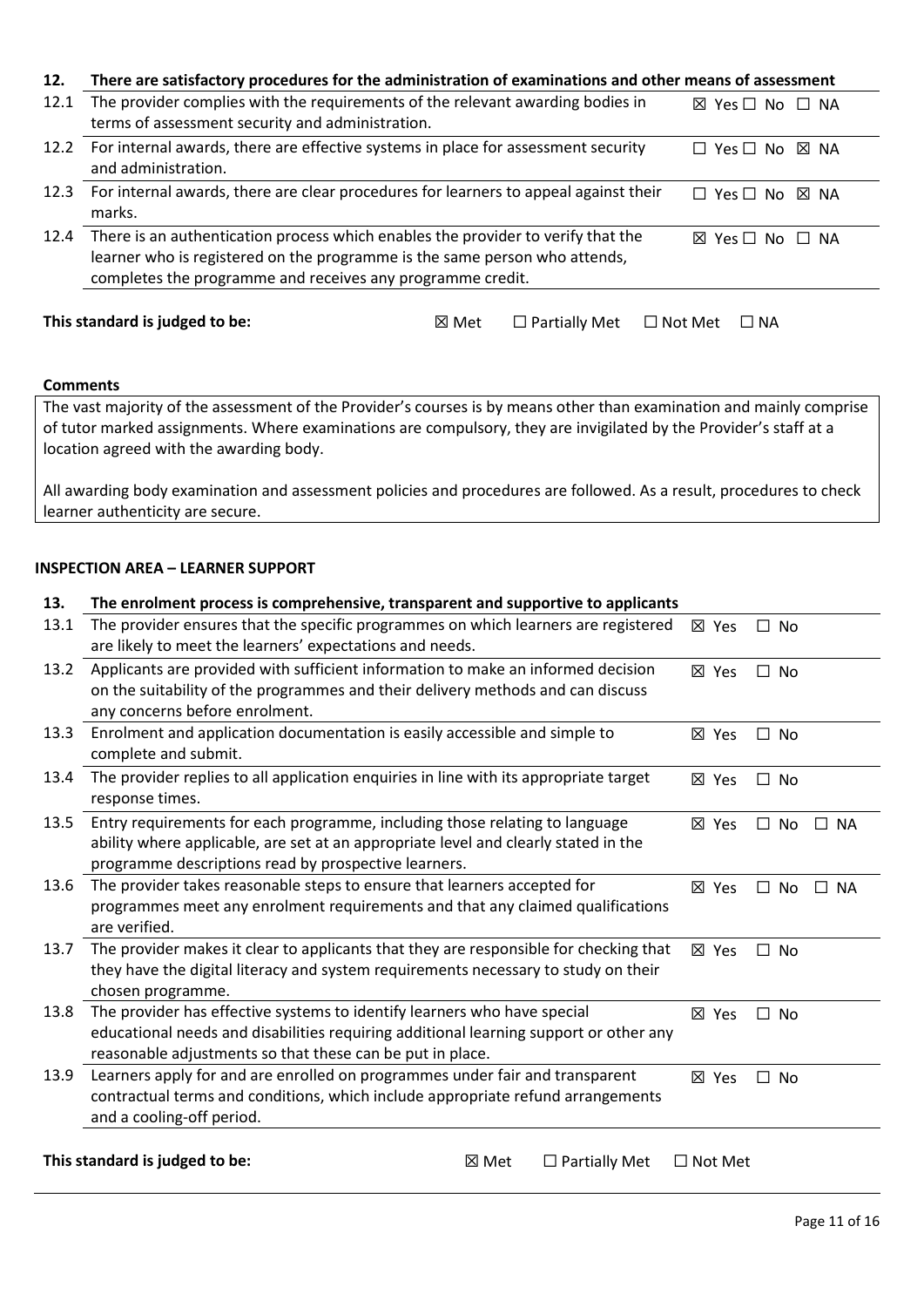A comprehensive enrolment process is in place and is effective in ensuring that the courses that learners enrol on meet their needs and expectations. Clear and appropriate entry criteria, including any prior language or educational requirements, are set for each course and are readily available on the Provider's website and in its promotional material. This information is used very effectively by the Provider and its agents to provide accurate and appropriate advice and guidance to prospective learners.

In addition, potential learners are able to e-mail the Provider with any questions and queries and all learners are contracted by a member of staff to discuss their level of commitment prior to accepting a place. Applicants are also made aware that they are responsible for checking that they have the digital literacy and system requirements necessary to study on their chosen programme. As a result, learners confirm that they were provided with timely and sufficient information to make an informed decision on the suitability of the programme that they were interested in before enrolment. Inspection findings confirm this view.

The qualifications claimed by learners are appropriately verified before they start their courses. Most are regulated qualifications and are checked via the awarding body. Where qualifications are of a local nature, the awarding body is contacted and the qualification award confirmed. In addition, the University of Bolton makes any non-standard admission decisions for its programmes.

Well-developed systems to identify learners who have special educational needs and disabilities are in place. These are used effectively to provide any additional learning support, including online one-to-one sessions, or to make other reasonable adjustments where necessary.

The Provider's contractual terms and conditions, including its refund policy, are fair and transparent and are available to learners on the website. In addition, the terms and conditions, as well as the learner contract, are e-mailed to them with the offer letter.

| 14.  | Services provided meet the reasonable needs of learners                                                                                                                 |  |  |               |                     |      |
|------|-------------------------------------------------------------------------------------------------------------------------------------------------------------------------|--|--|---------------|---------------------|------|
| 14.1 | Staff are available to assist learners to resolve issues of a general and technical<br>nature and all enquiries from learners are handled promptly and sympathetically. |  |  | ⊠ Yes         | No.<br>$\Box$       |      |
| 14.2 | The provider supports and encourages peer interaction through a variety of<br>channels, including social media and virtual learning environment platforms.              |  |  | ⊠ Yes         | No.<br>П.           |      |
| 14.3 | Staff monitor the online activity of learners and tutors and take action promptly<br>if there are concerns about cyberbullying or other online risks to learners.       |  |  | ⊠ Yes         | <b>No</b><br>$\Box$ |      |
| 14.4 | Learners have access to a fair written complaints procedure, of which they are<br>informed at the start of the programme.                                               |  |  |               | No.<br>$\Box$       |      |
| 14.5 | Learners are advised of BAC's complaints procedure.                                                                                                                     |  |  | ⊠ Yes         | No<br>$\Box$        |      |
| 14.6 | Effective safeguarding arrangements are in place for learners under the age of 18<br>and vulnerable adults, which are regularly reviewed.                               |  |  | $\Box$<br>Yes | No.<br>$\mathsf{L}$ | ⊠ NA |
| 14.7 | A suitable policy and effective arrangements are in place to protect learners from<br>the risks associated with radicalisation and extremism.                           |  |  | ⊠ Yes         | No.<br>ΙI           |      |
|      | This standard is judged to be:<br>$\Box$ Partially Met<br>⊠ Met<br>$\Box$ Not Met                                                                                       |  |  |               |                     |      |

#### **Comments**

The services provided by the Provider to meet the needs of learners are good. Named staff are available to deal with and resolve a wide range of general and technical issues. In addition, learners can receive direct support from the Provider on the Provider's online platform if they have issues with the software and their connectivity. University of Bolton learners can also contact the University's technical support team if there are issues with their access.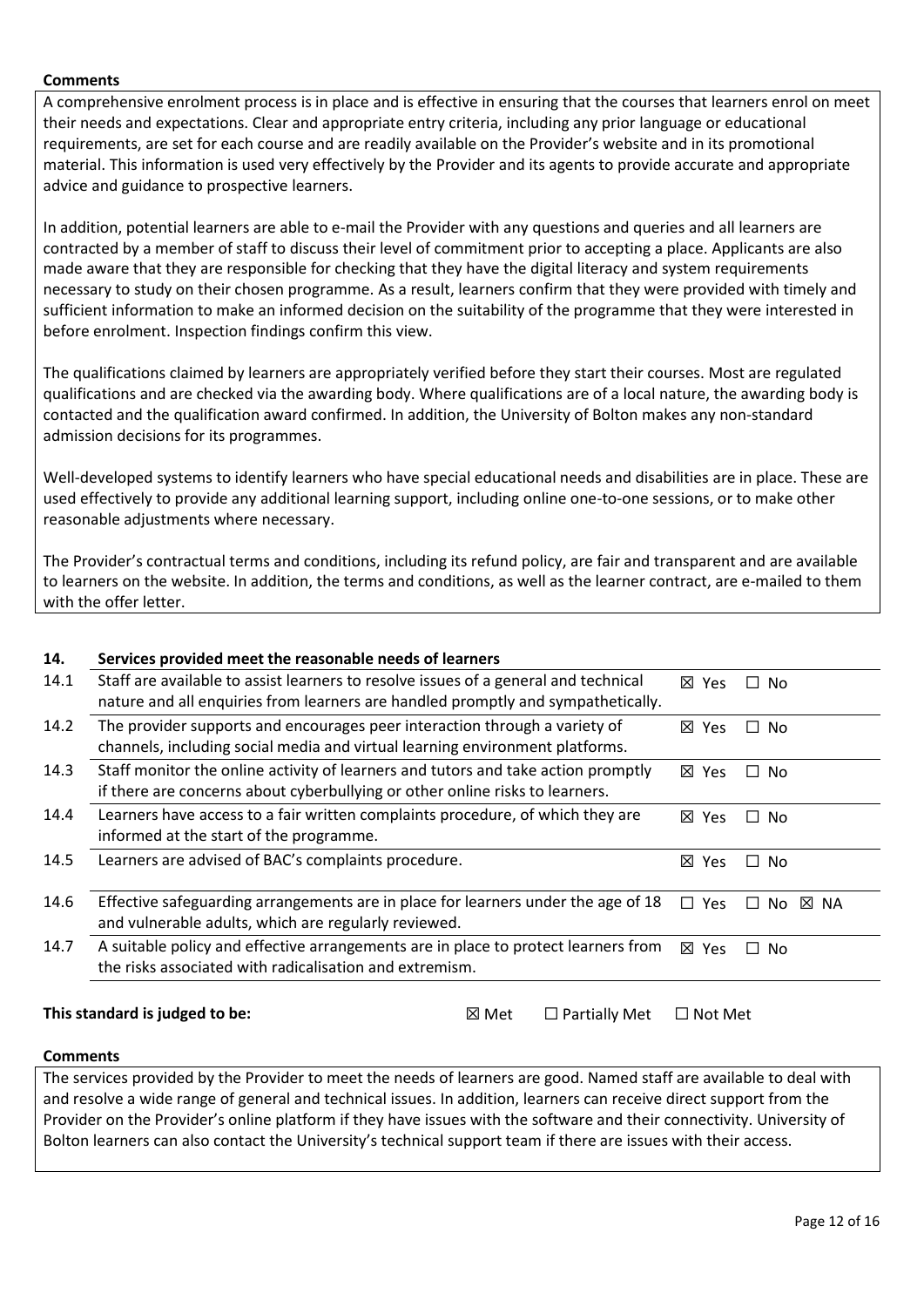A wide range of media and virtual learning platforms are available to learners. These platforms support and encourage peer interaction effectively. Dedicated online groups for each cohort allow learners to interact with each other. A tutor monitors learner interaction and provides help and guidance if needed. This allows for immediate responses to be made to questions and works well for learners in a variety of time zones. Managers regularly monitor the online activity of learners and staff and take all necessary action if there are any concerns regarding risks to learners.

A clear and fair complaints procedure is in place and is available to all learners. A link to the BAC complaints procedures is also provided on the Provider's online platform and highlighted during learner induction. However, during meetings with learners, it was apparent that the vast majority were not aware of the complaints policy.

A suitable policy and effective arrangements are in place to protect learners from the risks associated with radicalisation and extremism. Appropriate risk assessments are in place and staff have undertaken relevant training.

### **15. Programme materials are appropriate to the medium of delivery and are effective**

| 15.1 | Programme designers make effective use of appropriate teaching and learning<br>resources.                                                      | ⊠ Yes           | ∩ No                |
|------|------------------------------------------------------------------------------------------------------------------------------------------------|-----------------|---------------------|
| 15.2 | Programme materials are designed for a specific and clearly stated level of study<br>and include appropriate support material.                 | $\boxtimes$ Yes | $No \Box NA$<br>II. |
| 15.3 | Programme materials are appropriately presented and sufficiently comprehensive<br>to enable learners to achieve the programme objectives.      | 冈 Yes           | ∩ No                |
| 15.4 | Programme materials are regularly reviewed and revised to ensure that they are<br>accurate and reflect current knowledge and practice.         | $\boxtimes$ Yes | ∩ No                |
| 15.5 | Instructions and guidance on how to study and how to use the learning materials<br>are made available to assist learners to learn effectively. | $\boxtimes$ Yes | No.                 |
|      |                                                                                                                                                |                 |                     |

#### **This standard is judged to be:** ☒ Met ☐ Partially Met ☐ Not Met

#### **Comments**

Programme materials are appropriate for, and effectively support the delivery of, the online and distance learning courses. All programmes of study are designed by the awarding bodies and make use of a wide range of appropriate teaching and learning methods to engage learners and enable them to achieve the set learning objectives.

Course materials are of a high quality and are designed for each module in conjunction with the specifications provided by the awarding body. Materials are regularly reviewed to ensure that they are accurate and reflect current knowledge. In the case of the University of Bolton courses, the materials are checked at programme validation, and are updated annually by tutors.

Comprehensive instructions and guidance on how to study and how to use the learning materials are available for each module. In addition, learners receive an online induction as well as personal tutoring within their first few weeks to assist with their orientation of the online resources. The University of Bolton also provides guidance on how to access its resources, including pre-recorded support videos. As a result, learners report high levels of satisfaction with their course materials and the support that they receive in using them.

| 16.  | The technology used to deliver the programmes is fit for purpose and effective            |                 |           |
|------|-------------------------------------------------------------------------------------------|-----------------|-----------|
| 16.1 | The provider uses appropriate and accessible technology to optimise the interaction       | $\boxtimes$ Yes | Π No      |
|      | between the provider and the learner.                                                     |                 |           |
| 16.2 | The provider ensures that the materials and learning resources can be easily accessed     | $\boxtimes$ Yes | Π No      |
|      | by learners and checks this regularly.                                                    |                 |           |
| 16.3 | The provider has access to the services of an experienced technical support provider that | 冈 Yes           | $\Box$ No |
|      | ensures systems are operative at all times and provides appropriate support to tutors     |                 |           |
|      | and staff working remotely.                                                               |                 |           |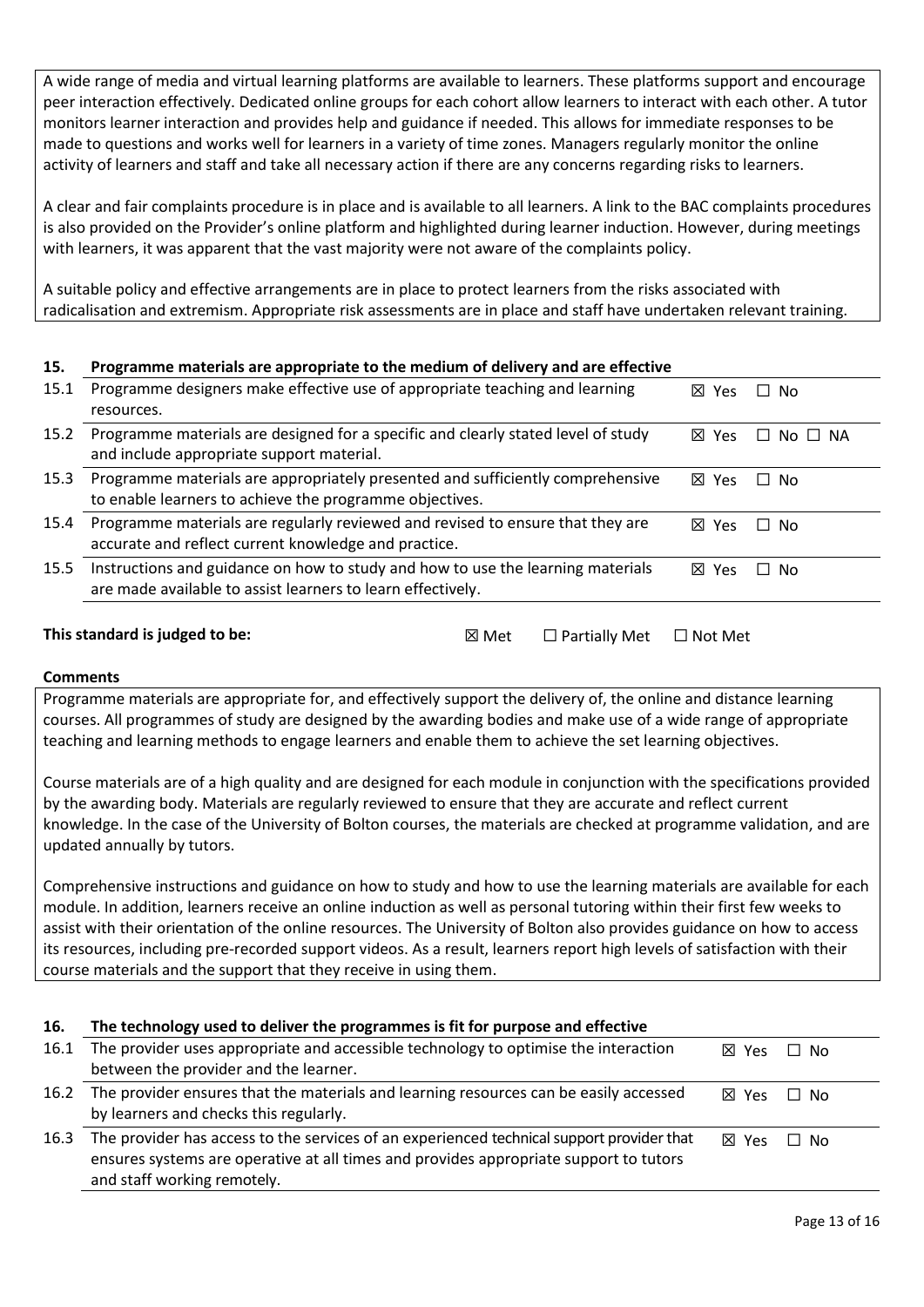The technology used to deliver the Provider's programmes is fit for purpose and effective in supporting learning. The Provider's online learning platform was chosen for its flexibility of access as well as the low bandwidth requirement. As a result, learners from remote areas can access their learning effectively.

Access to the online learning platform is regularly monitored by the Provider to ensure consistent access for its learners. An experience technician is available to provide technical support if necessary. Learners studying on University of Bolton programmes have the additional support of the University's technical support team to assist with login problems or other technical issues with their systems. Learners report that access is good.

### **COMPLIANCE WITH STATUTORY REQUIREMENTS**

Declaration of compliance has been signed and dated  $\boxtimes$  Yes  $\Box$  No